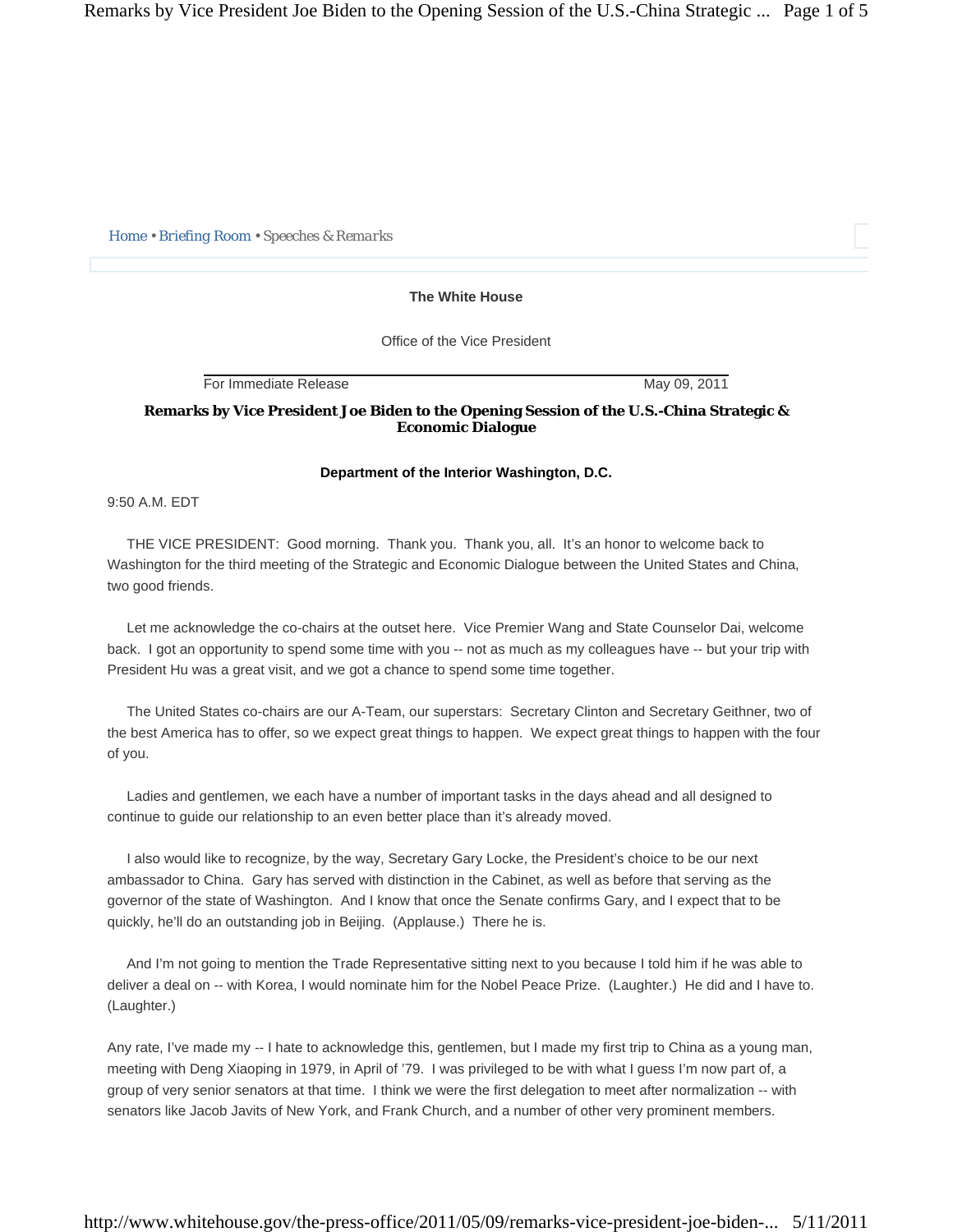And on that trip when we met with then Vice Premier Deng and witnessed the changes that were being initiated, beginning to spark China's remarkable -- absolutely remarkable transformation, even back then it was clear that there was -- that great things were happening. And there was also a debate -- there was a debate here in the United States and quite frankly throughout most of the West as whether a rising China was in the interest of the United States and the wider world. As a young member of a Foreign Relations Committee, I wrote and I said and I believed then what I believe now: That a rising China is a positive, positive development, not only for China but for America and the world writ large.

 When President Obama and I took office in January of 2009 we understood -- we understood absolutely clearly that our relationship with China would be a key priority. The President and I were determined -- determined to set the relationship on a stable course that could be sustained for decades. Our two countries, now the world's two largest economies, were bound by ever-growing ties of commerce and investment. We, the United States, we always talk about what we import; we, the United States, exported \$110 billion in American goods and services to China last year.

 But we're bound my much more than commerce. Over the last three decades, our people have become increasingly linked through education, through work and through travel. Last year, 130,000 Chinese were studying in the United States. They're really good. We're going to try to keep some of them. I'm only joking. I'm only joking. (Laughter.) But they are. (Laughter.)

We cannot claim the same number of Americans in China, but our 100,000 Strong Initiative will dramatically increase the number of young Americans living and studying in China. As a matter of fact, my niece who -- excuse me, as we say in the Senate, a point a personal privilege -- who graduated from Harvard not too long ago, works for Secretary Geithner, she did exactly what we hope another 100,000 will do: She studied Chinese and went and lived in China and is now devoted to making sure the relationship gets better and better and better.

 And we're linked by our shared global responsibilities. We both serve as permanent members of the United Nations Security Council. We're both Pacific powers. And for many of the world's pressing challenges, it's a simple fact, that when the United States and China are not at the table, the solution to the problem is less possible than when we are at the table. It's no exaggeration to say that our relationship and how we manage it will help shape the 21st century.

 Our commitment starts at the top. Our Presidents have met face-to-face nine times in two and a half years. Nine times. President Hu, as I mentioned, was just here in January for what all would acknowledge was a very successful state visit. I'll go back to China this summer at the invitation of Vice President Xi, and I'm looking forward to hosting the Vice President for a reciprocal visit later this year.

 Even these frequent visits and summits, though, as you all know, are not enough on their own to sustain and build a relationship across our entire government, across all agencies. That's why we're here. It's not merely, merely our mil-to-mil or economic issues. We want to build a relationship across the entire spectrum of our governments. That's why we've asked all of you to come together for these dialogues.

 When President Obama launched the first strategic and economic dialogue in 2009, he issued a challenge to all of us to work together to address some of the defining problems of our time. Some would say that's somewhat presumptuous for China and the United States to decide we're going to work on the defining problems, but as I said earlier, how we cooperate will define in significant part how we deal with the challenges that the world face in the beginning of the 21st century.

This is at the heart of our effort to build a cooperative partnership. We seek to cooperate to advance our mutual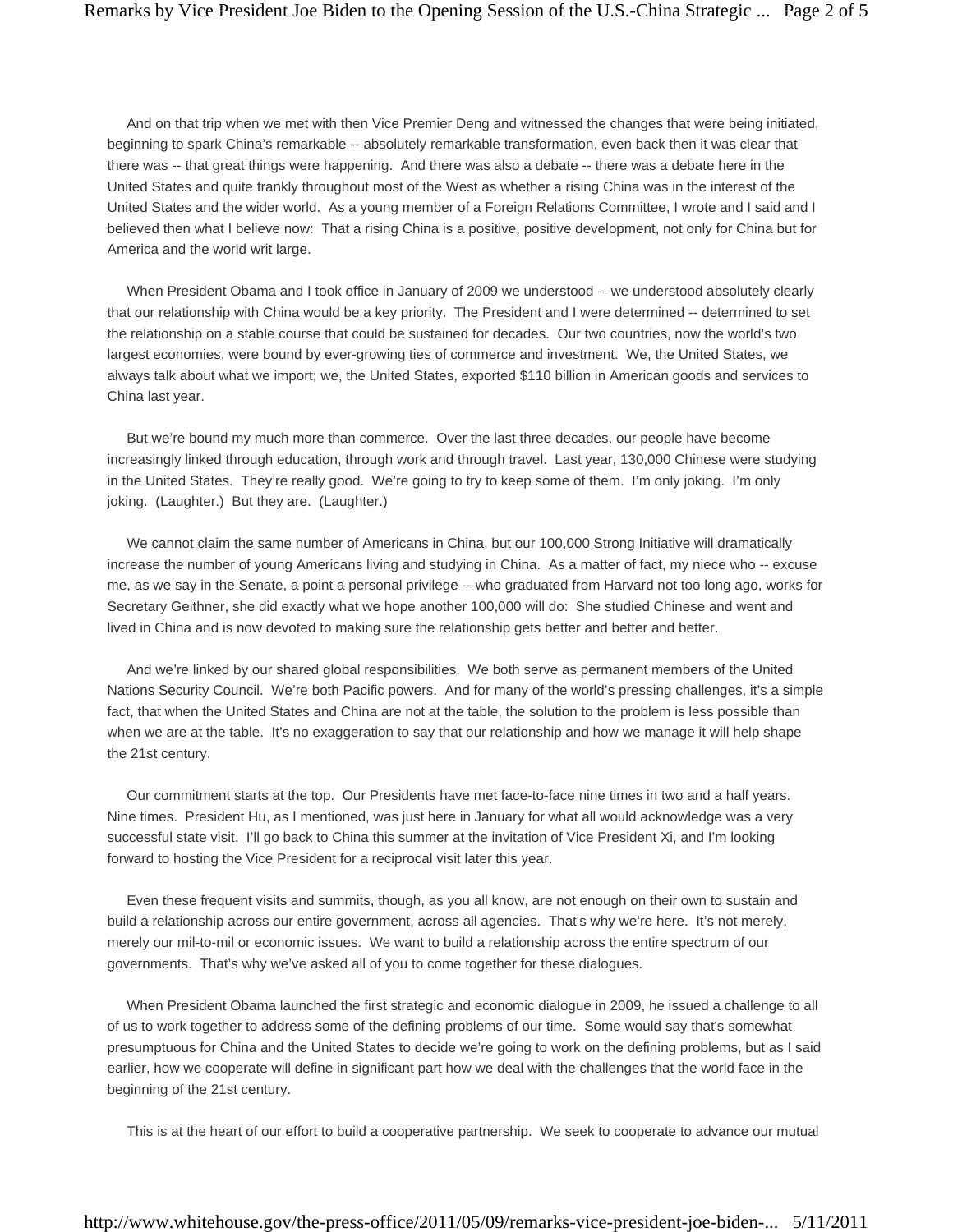interests in not only promoting economic growth that is strong, sustainable and balanced, but trade that is free and is fair. We seek cooperation to advance our mutual interests in the prosperous future that will come from an energy supply that's clean and secure and addresses climate change.

 And we seek to cooperate to advance our mutual interests in a range of pressing global and regional security challenges. This includes continuing our work to prevent the spread of nuclear weapons and specifically to curb proliferation of those weapons and technology from both Iran and North Korea.

 Where do we stand two years after the President issued his challenge that we cooperate more? Through this dialogue and the dedicated efforts of our governments and our people, I believe history will show we've made progress.

 But there's much more to do, and that's why we're here. Along with our partners in the G20, we've worked to sustain global economic recovery. We've recognized that the United States-China relations generate global economic benefit, not just to both our countries, but global benefit.

 Last year our trade with China supported over 500,000 jobs here in the United States, and we made tangible progress during President Hu's visit, especially in the areas of innovation, intellectual property, and exports, all of which we're following up on.

 Over the next two days, we need to build on this momentum and to make sure our commitments are aggressively implemented so we can continue to move.

You may have noticed that there is a debate in this nation how best to secure America's long-term fiscal future. We know that overcoming our economic challenges begin at home. We in the United States have to restore financial stability and we need to make the investments necessary, as well, to win the future. We need to maintain our commitment to what we believe, the President believes, is the pillars of our economic future: education, innovation, and infrastructure.

I know that you're adjusting to your economy in the world situation as well. I know that in China you're working to rebalance your economy and make growth more sustainable, with greater reliance on domestic demand. None of this is easy. But success in re-orienting growth will be not only good for China, in our humble opinion, but it will be good for the United States and for the rest of the world.

The United States and China are the world's largest producers and consumers of energy and we share the common challenges that flow from that. And this creates not only a problem, but great opportunity -- great opportunity for common efforts to find clean energy solutions. Secretary Chu likes to say -- and I love this expression -- "Science is not a zero-sum game." Science is not a zero-sum game. That amply is illustrated by the remarkable cooperation we've begun to forge in this area. Let me just mention one example.

Our joint Clean Energy Research Center is funding new approaches to energy efficiency, clean coal -- which we both need to deal with -- and clean vehicles. We need to build on and expand our efforts in this area, and I know you'll be doing -- having much discussion these next two days on that area, and it seems to me an area where there's potential for great progress.

On global security challenges, we've also made progress. President Hu joined us at the Nuclear Security Summit - in January, we signed the memorandum of understanding to build a center for excellence to promote nuclear security in China. We have cooperated in stemming nuclear proliferation from both Iran and North Korea, including preventing sensitive technologies from being exported to both those countries.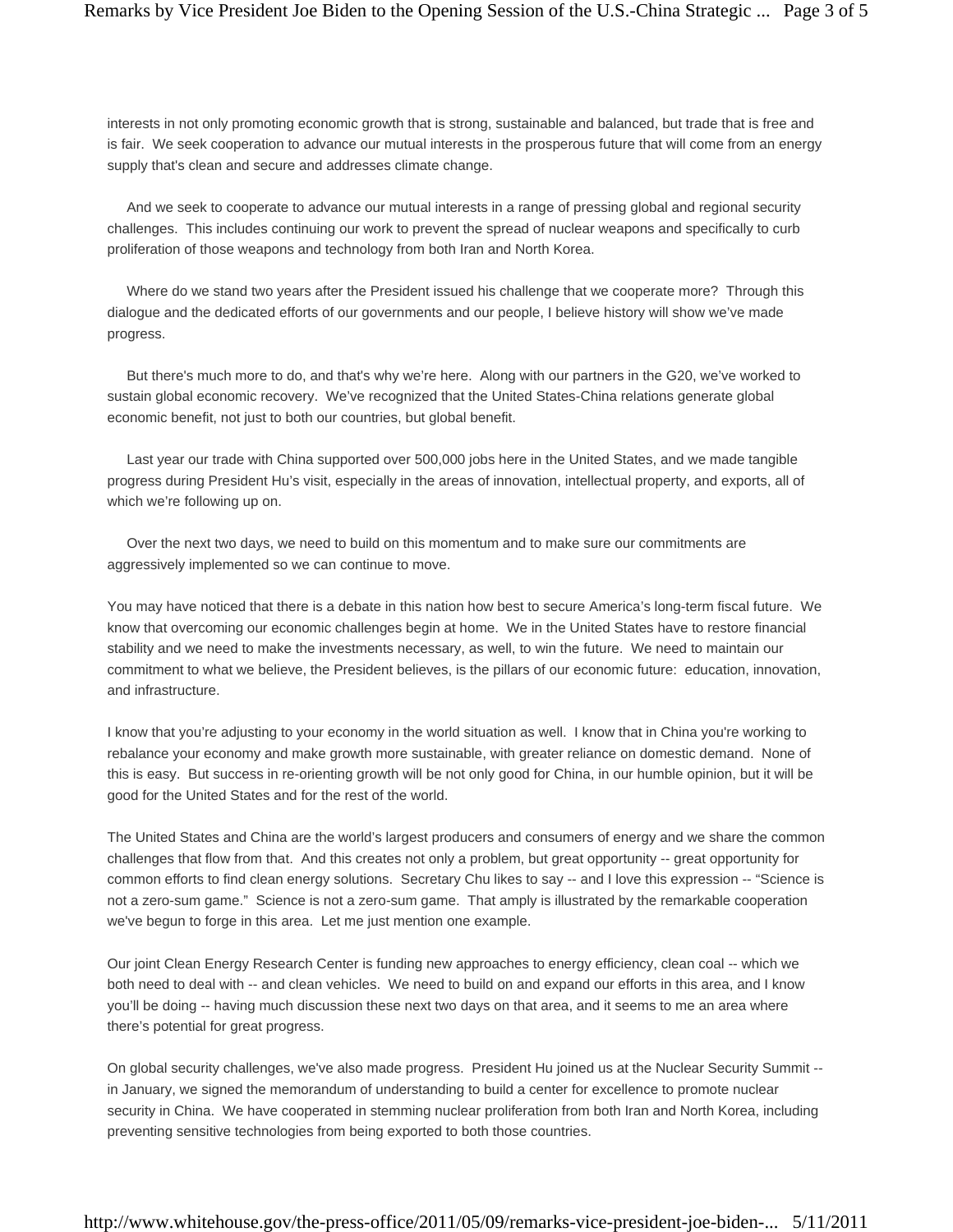The strategic dialogue is important to both our countries. Just look at the agenda that you have for the next two days. It's a fulsome agenda. To list just a few of the topics on the agenda for the next two days -- and it illustrates the sheer breadth of our relationship: Climate change; clean energy; mil-to-mil operations -- our military relationships; regional issues such as Sudan and Afghanistan.

Our goal -- our goal, in part, is to enhance the communication and understanding that we believe, and I believe you believe, will build trust and confidence. We have to be honest with each other. We are not going to agree on everything; we will clearly find areas where there will still be disagreement. But as we work to advance our respective national interest, we have to move on what we seek in common, find the common ground, and I would argue much of our mutual national interest will find common ground. But only by discussing a diverse range of topics, including sensitive ones, can we help mitigate the risk of misperception and miscalculation.

My father used to say the only disagreement worse than one that is intended is one that is unintended. That's why it's so critically important we talk to one another honestly. We should be realistic; we won't always be able to work together. In some areas we have vigorous disagreement. In some we'll have vigorous competition. In still others we'll have vigorous collaboration.

 But I believe on balance we have much more to agree on than to disagree on, and so does the President believe that. A healthy competition, in our view, is good for both of us. Competition is not bad. Competition that's healthy is good.

 This is the reason why I've held the view for so many years and continue to hold the view that a rising China is a positive development. As you might expect, it's my -- I have overwhelming confidence in the capabilities of the American people. And those capabilities are enhanced when there's genuine competition from equally capable people. I welcome this healthy and fair competition because I believe we'll see it will spur us both to innovate and both will benefit from it.

As I've said earlier, it's important to be straightforward with one another. There is one area where we have vigorous disagreement. And I know and I understand that disagreement, when we voice it, is upsetting or rankles -- I don't know how that translates into Chinese -- but how it concerns some of our friends in China. We have vigorous disagreement in the area of human rights.

We've noted our concerns about the recent crackdown in China, including attacks, arrests and the disappearance of journalists, lawyers, bloggers and artists. And again, no relationship that's real can be built on a false foundation. Where we disagree, it's important to state it. We'll continue to express our views in these issues, as we did in the Human Rights Dialogue in Beijing two weeks ago.

Now, look, as I said, I recognize that some in China see our advocacy as -- human rights as an intrusion and Lord only knows what else. But President Obama and I believe strongly, as does the Secretary, that protecting fundamental rights and freedoms such as those enshrined in China's international commitments, as well as in China's own constitution, is the best way to promote long-term stability and prosperity of any society.

The transformation of China's economy and society since my first trip as a young man in 1979 has truly been breathtaking. I doubt whether it's occurred at any other period in world history -- it's been so significant and so rapid. The immense talent of the Chinese people, the incredible hard work and perseverance of the Chinese people and their leaders have literally lifted tens of millions of people out of poverty and built an economy that now helps fuel the world's prosperity. It's remarkable.